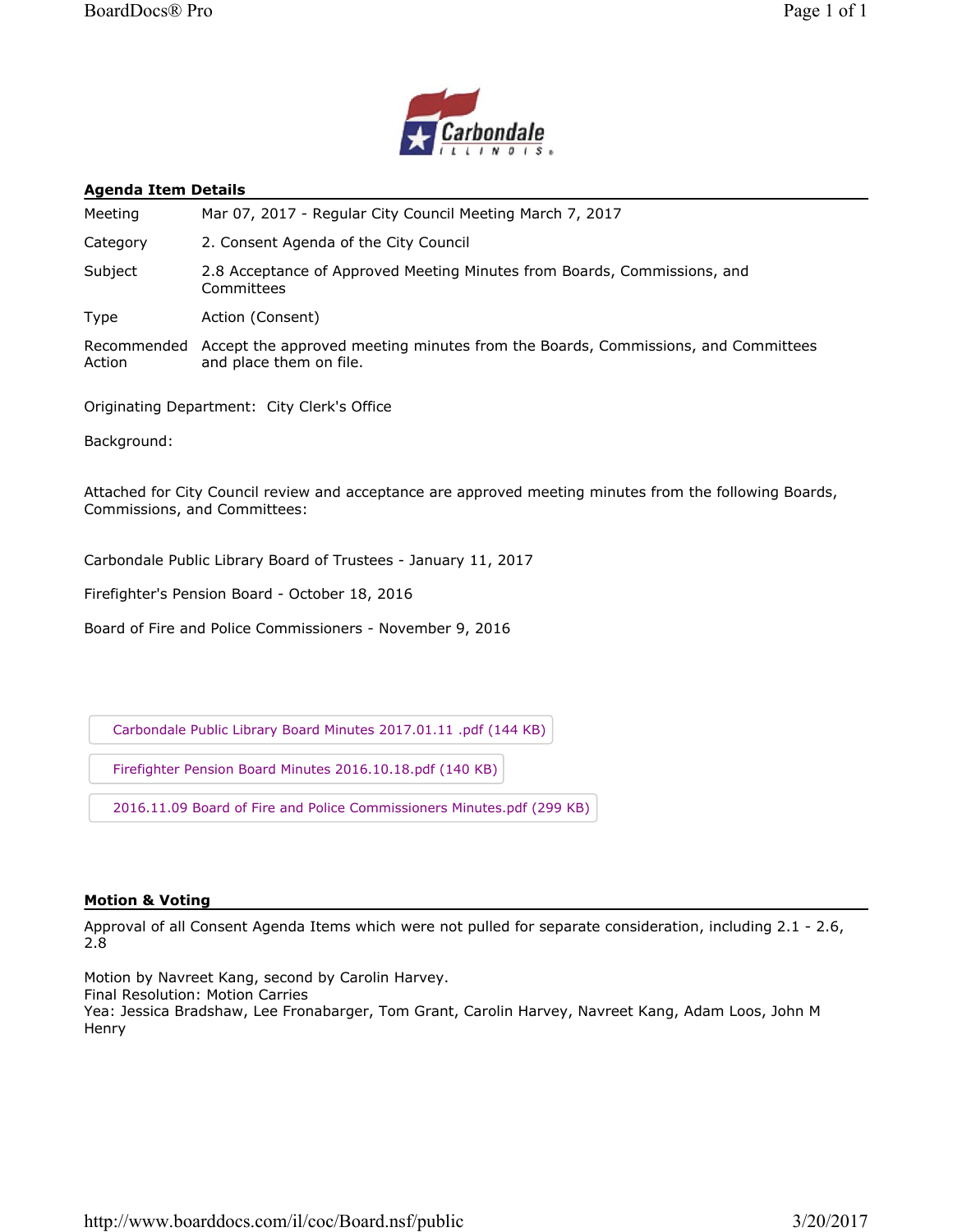# **Carbondale Public Library Board of Trustees**

Wednesday, January 11, 2017 Meeting Room 4:30 p.m. 405 West Main St.

# **MINUTES**

# **Call to order.**

Called to order at 4:30 p.m.

# **Roll call.**

Introductions, audience and visitors. Visitors are asked to introduce themselves at this time and present any issues they wish to discuss. Visitors wishing to address specific agenda items will be granted two to five minutes at the discretion of the President, not to exceed a total of twenty minutes. The Library Board may cut short any comments that are irrelevant, repetitious, or disruptive. (Id. at 1425-26).

## **Present.**

Philip Brown, President (2) Joyce Hayes, Secretary (3) Julian Pei (3) Roland Person (2) Don Prosser, Treasurer (3) Harriet Simon Susan Tulis

# **Absent.**

Barbara Levine, Vice President (3) Sharifa Stewart (3) The number following the Trustee's name indicates the number of absences this fiscal year.

# **Staff present.**

Diana Brawley Sussman, Library Director Gwen Hall Grosshenrich, Finance Manager

**Visitors present.** Seven students from CCHS civics classes

**President's report.** None

## **Secretary's report.**

1. Approval of the December 14, 2016 minutes. Susan Tulis made a motion to approve the minutes with the correction of one typo. Roland Person seconded. MOTION passed unanimously.

## **Correspondence and communications.**

None

## **Financial report.**

1. Approval of bills payable up to and including bills due January 16, 2016 to February 15, 2017. Bills include \$2,600 to Schemel-Tarillion for completion of their contract on the Brush Building. Roland Person made a motion to pay bills. Susan Tulis seconded. MOTION passed unanimously.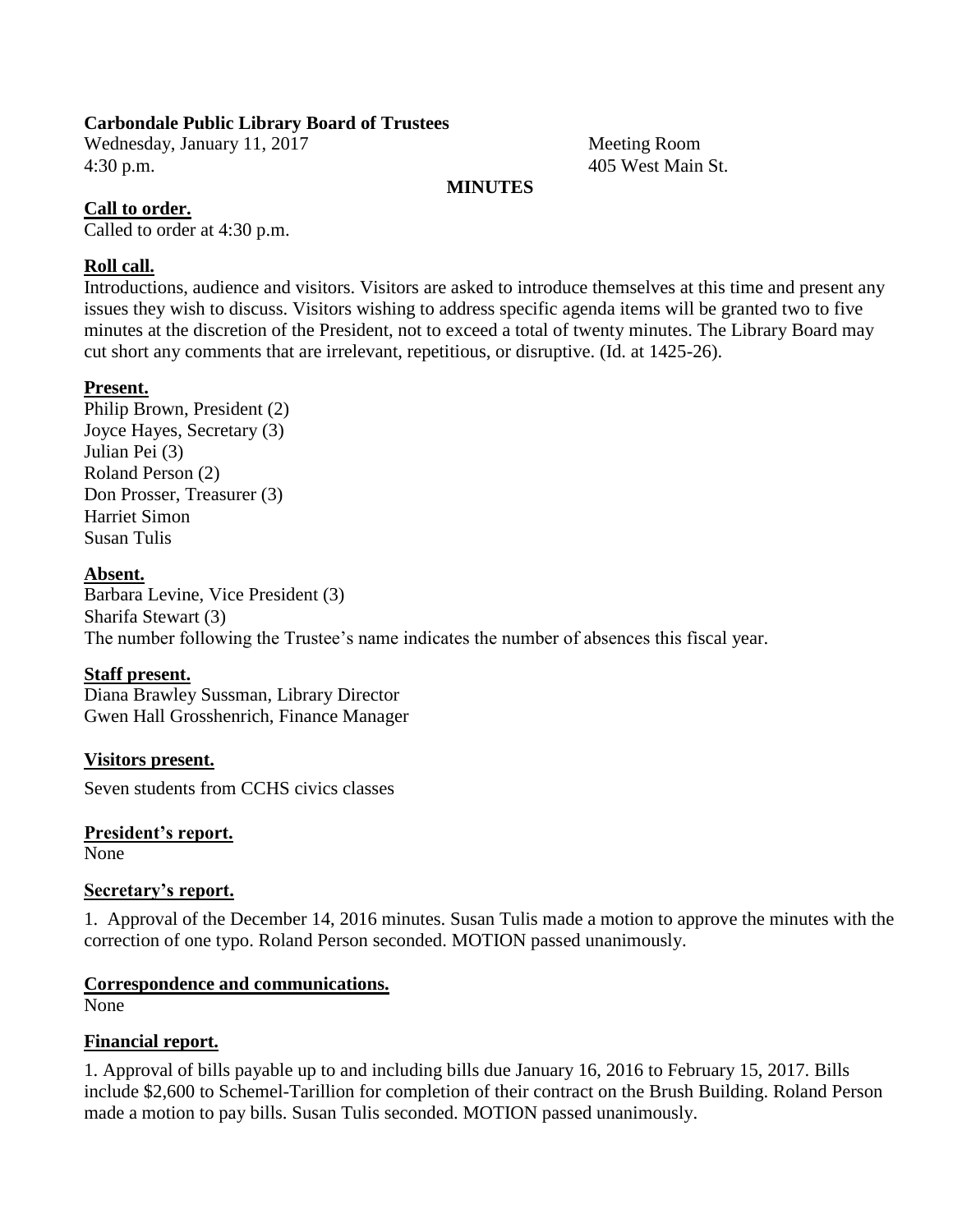Once all documentation is received from H&N Construction we will be billed for the final payment of \$5,730 for their contract on the Brush Building. The architect has asked the Library Director whether the Board would want to pay that bill upon receipt of all required documents. Don Prosser moved to authorize the payment of \$5,730 to H&N Construction upon the architect's approval and receipt of all required documents. Roland Person seconded. MOTION passed unanimously.

2. Acceptance of the financial report for December 2016. The Finance Manager reported that we have just under \$7,000 left to collect in property tax revenue. Harriet Simon made a motion to approve the financial report. Philip Brown seconded. MOTION passed unanimously.

3. Transfer of FY16 savings to reserves. Julian Pei made a motion to put \$96,770.73 from FY16 savings into Reserves. Don Prosser seconded. MOTION passed unanimously.

# **Librarian's report.**

1. Building and grounds maintenance and construction. The leak along the south edge of the Brush roof seems to have been successfully repaired with hot tar. We believe that the roof should be in good shape for another five years or so. The Director will be replacing the tables in the middle section of the library downstairs. Two of the tables are getting wobbly. They are all very heavy and the staff has to move them frequently in order to make room for programs. The Director showed the board the tables she plans to purchase. They are on lockable casters, and the table tops flip up for easy nesting.

2. Community engagement. The 11 Days for Compassion will take place April 1 – 11, 2017 with a focus on training community members in Restorative Practices and other dialog tools in order to interact compassionately and nonviolently. We will be offering many opportunities for people to celebrate diversity and to walk in another person's shoes.

The Director is co-organizing the Illinois Library Association's Legislative Meetup luncheon for Southern Illinois on February 27 in Mt. Vernon. Board members are encouraged to attend. The Director will be presenting Community Empowerment at the Reaching Forward South Illinois library conference in April.

3. Borrower's Card policy review. Tabled.

## **Committee reports.**

## **Unfinished business.**

## **New business.**

## **Other.**

Roland Person made a motion to thank the staff for their board reports. Obviously a lot of work goes into it. Sharifa Stewart seconded. MOTION passed unanimously.

## **Adjournment.**

## Adjourned at 5:10 p.m.

Next Board Meetings for 2017 (all in Public Library meeting room, 4:30 p.m., second Wednesday of each month): February 8, March 8, April 12, May 10, June 14, July 12, August 9, September 13, October 11, November 8, December 13.

## **Respectfully submitted:**

Joyce Hayes, Secretary **Prepared by:** Diana Brawley Sussman, Library Director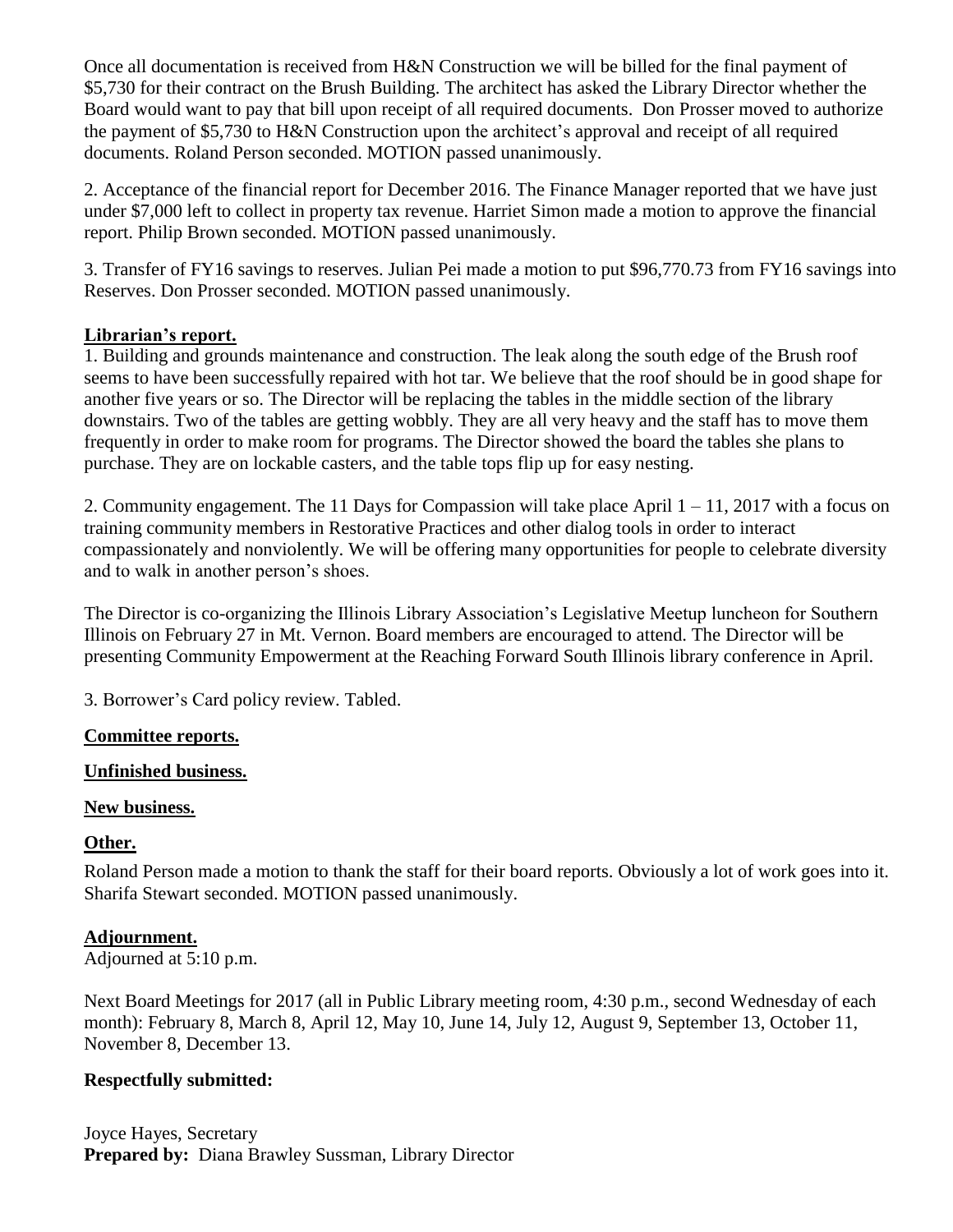## **CITY OF CARBONDALE FIRE FIGHTER'S PENSION BOARD**

# **MEETING MINUTES 9:00 A.M., OCTOBER 18, 2016 FIRE STATION 2**

Ted Lomax called the meeting to order at 9:05 a.m. with the following members of the Board present/absent: PRESENT: Ted Lomax, President; Mike Hertz, Secretary; Harry Threlkeld, Fire Fighter Retiree Representative; Becky Applegate, Deborah McCoy ABSENT: None GUESTS: Thomas McShane, Graystone Consulting Also present was Fire Department Administrative Secretary/Recorder Kathy Haldeman

Thomas McShane of Graystone Consulting spoke about the Local Bank Investment Policy Language requested by board members. Mr. McShane emailed Illinois Department of Insurance Deputy Director Mary Jane Adkins. She provided a written opinion that the proposed language does not directly contradict the Illinois Pension Code. Mr. McShane presented the Investment Review for period ending September 30, 2016.

## **MINUTES OF PREVIOUS MEETING**

Motion made by Mike Hertz to approve minutes of the July 19, 2016 meeting. Motion seconded by Harry Threlkeld. VOICE VOTE: AYES: Ted Lomax, Mike Hertz, Harry Threlkeld, Becky Applegate, and Deborah McCoy. NAYS: None. Motion declared carried.

## **TREASURER'S REPORT**

Becky Applegate presented the Treasurer's Report and Market Value Comparison for the period ending September 30, 2016. Investments showed a decrease of \$71,121 since June's statement. Motion made by Mike Hertz to accept the Treasurer's Report as presented and approve expenses totaling \$472,609.12, of which \$453,492.95 was payroll which included a contribution payout of \$43,900.88. Motion seconded by Harry Threlkeld. VOICE VOTE: AYES: Ted Lomax, Mike Hertz, Harry Threlkeld, Becky Applegate, and Deborah McCoy. NAYS: None. Motion declared carried. See attached Expense Report for details. Ms. Applegate stated that the Real Estate deposit has been made in the amount of \$154,280.16, therefore she instructed Graystone Consulting not to transfer the October monthly payroll payment into the local bank account. Ms. Applegate also stated that Retiree David Biggs was overcharged for health insurance and received a refund of \$1,198.88. Additionally, Ms. Applegate stated that the Actuary recommended minimum City contribution is \$977,624 for 2017.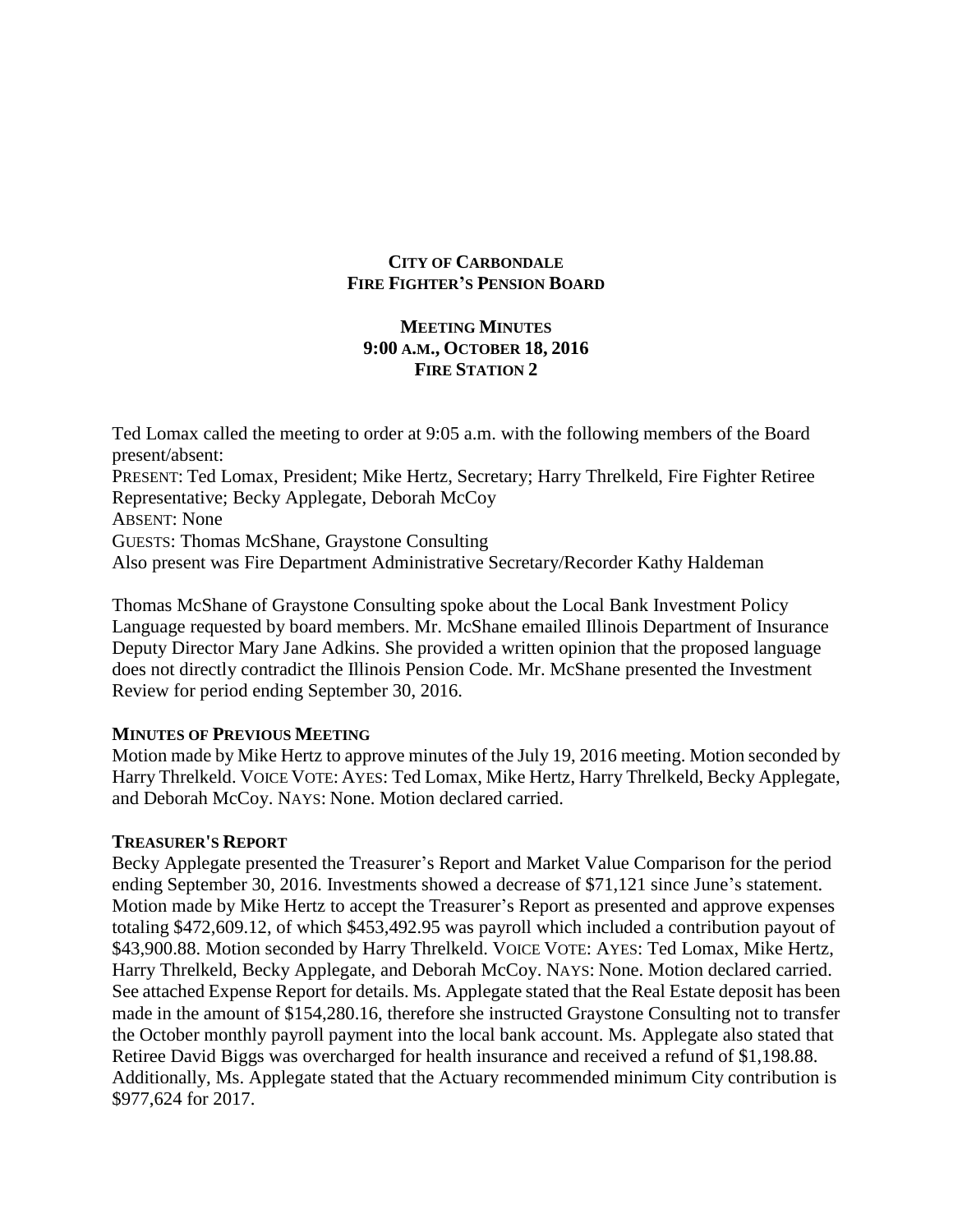#### **UNFINISHED BUSINESS** None

# **NEW BUSINESS**

Mike Hertz presented an Application for Pension Benefits from Assistant Fire Chief/OEM Coordinator Terril Kaufmann who is planning to retire effective February 6, 2017 after twenty-eight years, six months, and thirteen days of service. Becky Applegate will present Mr. Kaufmann's monthly pension figures at the January, 2017 meeting. Motion made by Harry Threlkeld to accept the Application for Pension Benefits from Assistant Fire Chief/OEM Coordinator Terril Kaufmann. Motion seconded by Ted Lomax. VOICE VOTE: AYES: Ted Lomax, Mike Hertz, Harry Threlkeld, Becky Applegate, and Deborah McCoy. NAYS: None. Motion declared carried.

Board members reviewed the Investment Policy. Motion made by Mike Hertz to approve the Investment Policy with no changes. Motion seconded by Harry Threlkeld. VOICE VOTE: AYES: Ted Lomax, Mike Hertz, Harry Threlkeld, Becky Applegate, and Deborah McCoy. NAYS: None. Motion declared carried.

Kathy Haldeman presented the 2017 Carbondale Firefighters' Pension Board Meeting Schedule. Motion made by Deborah McCoy to approve the 2017 Carbondale Firefighters' Pension Board Meeting Schedule. Motion seconded by Mike Hertz. VOICE VOTE: AYES: Ted Lomax, Mike Hertz, Harry Threlkeld, Becky Applegate, and Deborah McCoy. NAYS: None. Motion declared carried.

Ted Lomax presented the annual NCPERS membership invoice. Motion made by Mike Hertz to pay the NCPERS annual membership invoice in the amount of \$250. Motion seconded by Becky Applegate. ROLL CALL VOTE: Ted Lomax – AYE, Mike Hertz – AYE, Harry Threlkeld – AYE, Becky Applegate – AYE, Deborah McCoy – AYE. AYES: Five; NAYS: None. Motion declared carried.

All board members attended the IAFF Pension Conference October 12 – 13, 2016 in Lisle, IL which completed the annual required training.

## **ANNOUNCEMENTS AND ADJOURNMENT**

Motion made by Mike Hertz to adjourn at 9:50 a.m. Motion seconded by Becky Applegate. VOICE VOTE: AYES: Ted Lomax, Mike Hertz, Harry Threlkeld, Becky Applegate, and Deborah McCoy. NAYS: None. Motion declared carried.

The next meeting is scheduled for January 17, 2017 at 9:00 a.m.

Mike Hertz, Secretary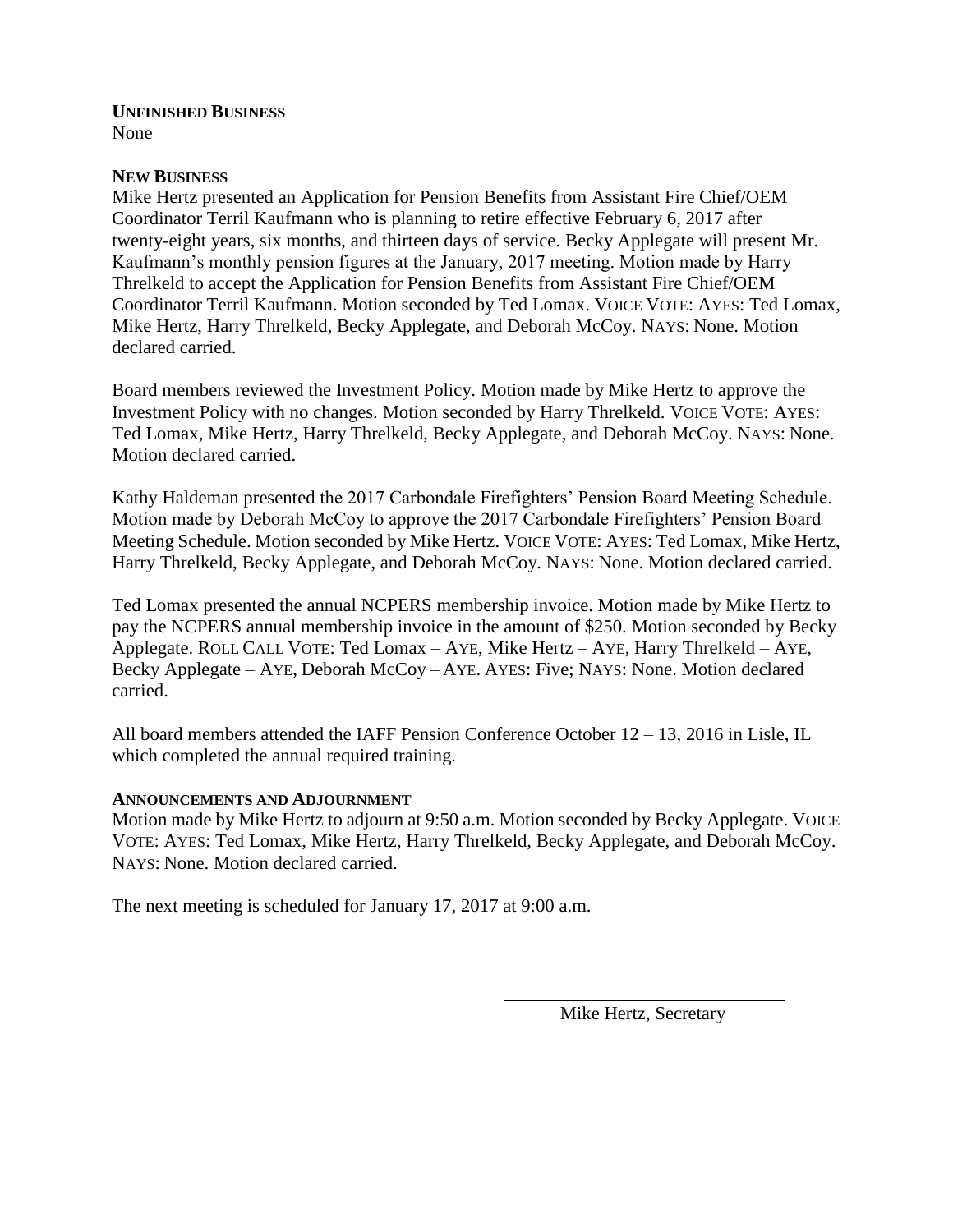

**B BOARD OF FIRE AND POLICE COMMISSIONERS November 9, 2016 at 8:30 am. Carbondale Civic Center, Room 103 Meeting Minutes**

#### **1. Call to Order / Roll Call**

The City of Carbondale Board of Fire and Police Commissioners held a meeting on Wednesday, November 9, 2016 at the Carbondale Civic Center, Room 103, 200 South Illinois Avenue. Chairman Kerry Braswell called the meeting to order at 8:32 a.m.

#### **Roll Call**

Present: Don Barrett, Kerry Braswell, Gerald Edwards, Nathan Stephens, and Harvey Welch

Absent: Jack Whitlock

#### **Acknowledgement of Guests**

Also present were Deputy City Clerk Clair Hayes, Police Chief Jeff Grubbs, Deputy Police Chief Stan Reno, Fire Chief Ted Lomax, Firefighter Rob Miller, and Firefighter Faron Rushing.

#### **2. Approval of Minutes from September 9, 2016**

There were no questions regarding the minutes.

MOTION: D. Barrett moved, G. Edwards seconded, to approve the meeting minutes from September 9, 2016. VOTE: All voted Aye. No Nays. Motion declared carried.

#### **3. Approval of the Proposed Amendment to Chapter IV, Section 2 of the Governing Rules as it Pertains to the Promotional Examination Process for Police Lieutenants**

There were no questions or any discussion needed regarding this item.

MOTION: N. Stephens moved, G. Edwards seconded, to approve the proposed amendment to Chapter IV, Section 2 of the Governing Rules as it pertains to the Promotional Examination Process for Police Lieutenants. VOTE: All voted Aye. No Nays. Motion declared carried.

#### **4. Discussion of a Firefighter Lateral Entry Process**

Fire Chief Ted Lomax distributed a draft copy of the lateral entry process to the Board and gave a brief summary. Chief Lomax suggested that the Board to review the presented draft and come back with their questions or comments at the next Board meeting.

#### **5. Discuss Scheduling a date for Firefighter Entry-Level Examination**

Fire Chief Ted Lomax would like to begin testing in April or May of 2017. The candidate's eligibility will expire very soon which will exhaust the current eligibility list.

*Fire Chief Ted Lomax, Firefighter Rob Miller, and Firefighter Faron Rushing exited the meeting at 8:40 a.m.*